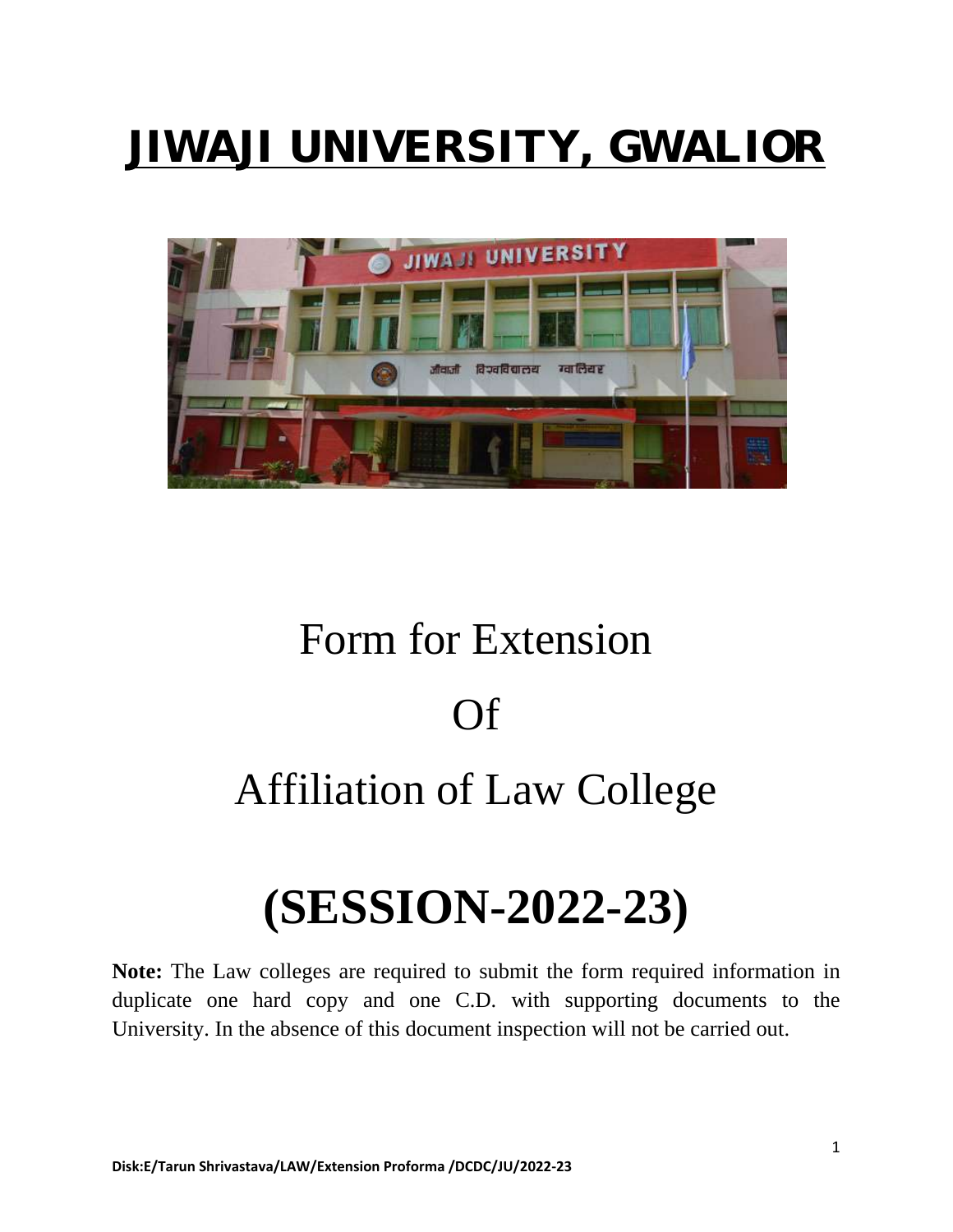| I. GENERAL                                                                             |                                       |  |
|----------------------------------------------------------------------------------------|---------------------------------------|--|
| <b>Name of College</b><br>a)                                                           |                                       |  |
| <b>Principal Name</b><br>$\mathbf{b}$                                                  |                                       |  |
| <b>Phone /Mobile No.</b><br>$\bf c)$                                                   |                                       |  |
| <b>College E-mail</b><br>d)                                                            |                                       |  |
| <b>Year of Establishment</b><br>e)                                                     |                                       |  |
| <b>AISHE Information</b><br>f<br>[Enclose letter]                                      |                                       |  |
| <b>II. AFFILIATION</b>                                                                 |                                       |  |
| 1. Nature of affiliation granted by<br>the University                                  |                                       |  |
| (Temporary of Permanent)<br>Give details.                                              |                                       |  |
| [Enclose copy of approval letter]                                                      |                                       |  |
| 2. State whether approval of<br>affiliation of the Bar Council of                      |                                       |  |
| India has been obtained. If so, on                                                     |                                       |  |
| what date? If not, reasons to be                                                       |                                       |  |
| stated.                                                                                |                                       |  |
| [Enclose copy of approval<br>letter]                                                   |                                       |  |
| Details of other institutions, if                                                      | <b>Course Conducted</b>               |  |
| any being run by society in the                                                        |                                       |  |
| same premises                                                                          | <b>Course of Jiwaji University</b>    |  |
|                                                                                        | <b>Course of any other University</b> |  |
| <b>III. STATUS</b>                                                                     |                                       |  |
| 2. Whether at any point of time,                                                       |                                       |  |
| the college was inspected by the                                                       |                                       |  |
| jiwaji university? If so, on what                                                      |                                       |  |
|                                                                                        |                                       |  |
| date? If not, reasons to be stated.                                                    |                                       |  |
| 3. Furnish approval given by state<br>higher education                                 |                                       |  |
| V. STUDENT BODY                                                                        |                                       |  |
| 1. (a) Total number of applications<br>received for admission in 1 <sup>st</sup> year. |                                       |  |
|                                                                                        |                                       |  |
| (b) Total number of students<br>selected for admission in 1 <sup>st</sup> year.        |                                       |  |
| [Enclose list]                                                                         |                                       |  |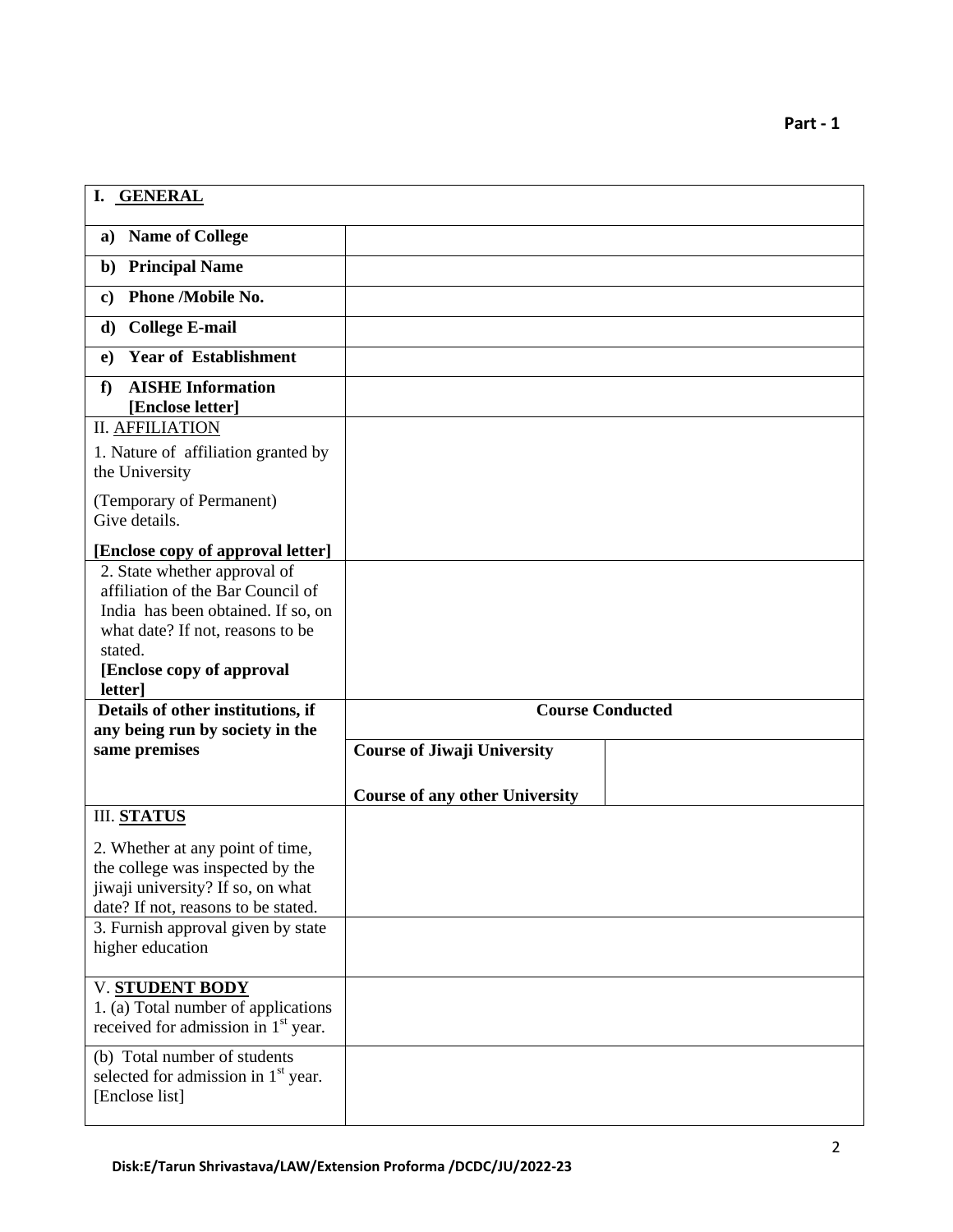| (c) Mode of selection (whether on<br>basis of entrance test/interview/<br>percentage of marks obtained in<br>the qualifying examination of the<br>above method. |                 |                 |  |                 |                 |                      |       |                 |                 |                 |                 |  |
|-----------------------------------------------------------------------------------------------------------------------------------------------------------------|-----------------|-----------------|--|-----------------|-----------------|----------------------|-------|-----------------|-----------------|-----------------|-----------------|--|
| (d) Break up of student in the $2nd$                                                                                                                            |                 | $2nd$ year      |  |                 |                 |                      |       |                 | $3rd$ year      |                 |                 |  |
| and $3rd$ year of the three year                                                                                                                                |                 |                 |  |                 |                 |                      |       |                 |                 |                 |                 |  |
| course.                                                                                                                                                         |                 |                 |  |                 |                 |                      |       |                 |                 |                 |                 |  |
|                                                                                                                                                                 |                 |                 |  |                 |                 |                      |       |                 |                 |                 |                 |  |
| d. Number of S.C., S.T. and girls                                                                                                                               |                 | S.C.            |  |                 |                 |                      | S.T.  |                 |                 | Girls           |                 |  |
| students in all the three years                                                                                                                                 |                 |                 |  |                 |                 |                      |       |                 |                 |                 |                 |  |
|                                                                                                                                                                 |                 |                 |  |                 |                 |                      |       |                 |                 |                 |                 |  |
| 2. Total number of application                                                                                                                                  |                 |                 |  |                 |                 |                      |       |                 |                 |                 |                 |  |
| received for admission in the 1 <sup>st</sup>                                                                                                                   |                 |                 |  |                 |                 |                      |       |                 |                 |                 |                 |  |
| year of the five years law course.<br>(b) Total number of students                                                                                              |                 |                 |  |                 |                 |                      |       |                 |                 |                 |                 |  |
| selected for admission in the 1 <sup>st</sup>                                                                                                                   |                 |                 |  |                 |                 |                      |       |                 |                 |                 |                 |  |
| year.                                                                                                                                                           |                 |                 |  |                 |                 |                      |       |                 |                 |                 |                 |  |
| (c) Mode of selection (whether on                                                                                                                               |                 |                 |  |                 |                 |                      |       |                 |                 |                 |                 |  |
| basis of merit minimum marks<br>prescribed? Whether there is any                                                                                                |                 |                 |  |                 |                 |                      |       |                 |                 |                 |                 |  |
| entrance test/interview/percentage                                                                                                                              |                 |                 |  |                 |                 |                      |       |                 |                 |                 |                 |  |
| of marks obtained in the qualifying                                                                                                                             |                 |                 |  |                 |                 |                      |       |                 |                 |                 |                 |  |
| examination or combination of the<br>above methods)                                                                                                             |                 |                 |  |                 |                 |                      |       |                 |                 |                 |                 |  |
| (d) Break up of students in the $2^{nd}$ ,                                                                                                                      | 2 <sup>nd</sup> |                 |  |                 | 3 <sup>rd</sup> |                      |       | 4 <sup>th</sup> |                 |                 | 5 <sup>th</sup> |  |
| $3^{\text{rd}}$ , 4 <sup>th</sup> & 5 <sup>th</sup> years of the course.                                                                                        |                 |                 |  |                 |                 |                      |       |                 |                 |                 |                 |  |
|                                                                                                                                                                 |                 |                 |  |                 |                 |                      |       |                 |                 |                 |                 |  |
| Number of S.C., S.T. and girls<br>students in all the 5 years.                                                                                                  | S.C.            |                 |  | S.T.            |                 |                      | Girls |                 |                 |                 |                 |  |
|                                                                                                                                                                 |                 |                 |  |                 |                 |                      |       |                 |                 |                 |                 |  |
|                                                                                                                                                                 |                 |                 |  |                 |                 |                      |       |                 |                 |                 |                 |  |
|                                                                                                                                                                 |                 |                 |  | 1 <sup>st</sup> |                 |                      |       |                 | 3 <sup>rd</sup> |                 |                 |  |
| 2. (a) Percentage of successful<br>students in the University                                                                                                   | 3 year          |                 |  |                 |                 | $\overline{2}$<br>nd |       |                 |                 |                 |                 |  |
| examination from each class year                                                                                                                                |                 |                 |  |                 |                 |                      |       |                 |                 |                 |                 |  |
| wise.                                                                                                                                                           | 5 year          | 1 <sup>st</sup> |  | 2 <sup>nd</sup> |                 | $3^r$<br>d           |       | 4 <sup>th</sup> |                 | 5 <sup>th</sup> |                 |  |
|                                                                                                                                                                 |                 |                 |  |                 |                 |                      |       |                 |                 |                 |                 |  |
|                                                                                                                                                                 |                 |                 |  |                 |                 |                      |       |                 |                 |                 |                 |  |
|                                                                                                                                                                 |                 |                 |  |                 |                 |                      |       |                 |                 |                 |                 |  |
|                                                                                                                                                                 |                 |                 |  |                 |                 |                      |       |                 |                 |                 |                 |  |
|                                                                                                                                                                 |                 |                 |  |                 |                 |                      |       |                 |                 |                 |                 |  |
|                                                                                                                                                                 |                 |                 |  |                 |                 |                      |       |                 |                 |                 |                 |  |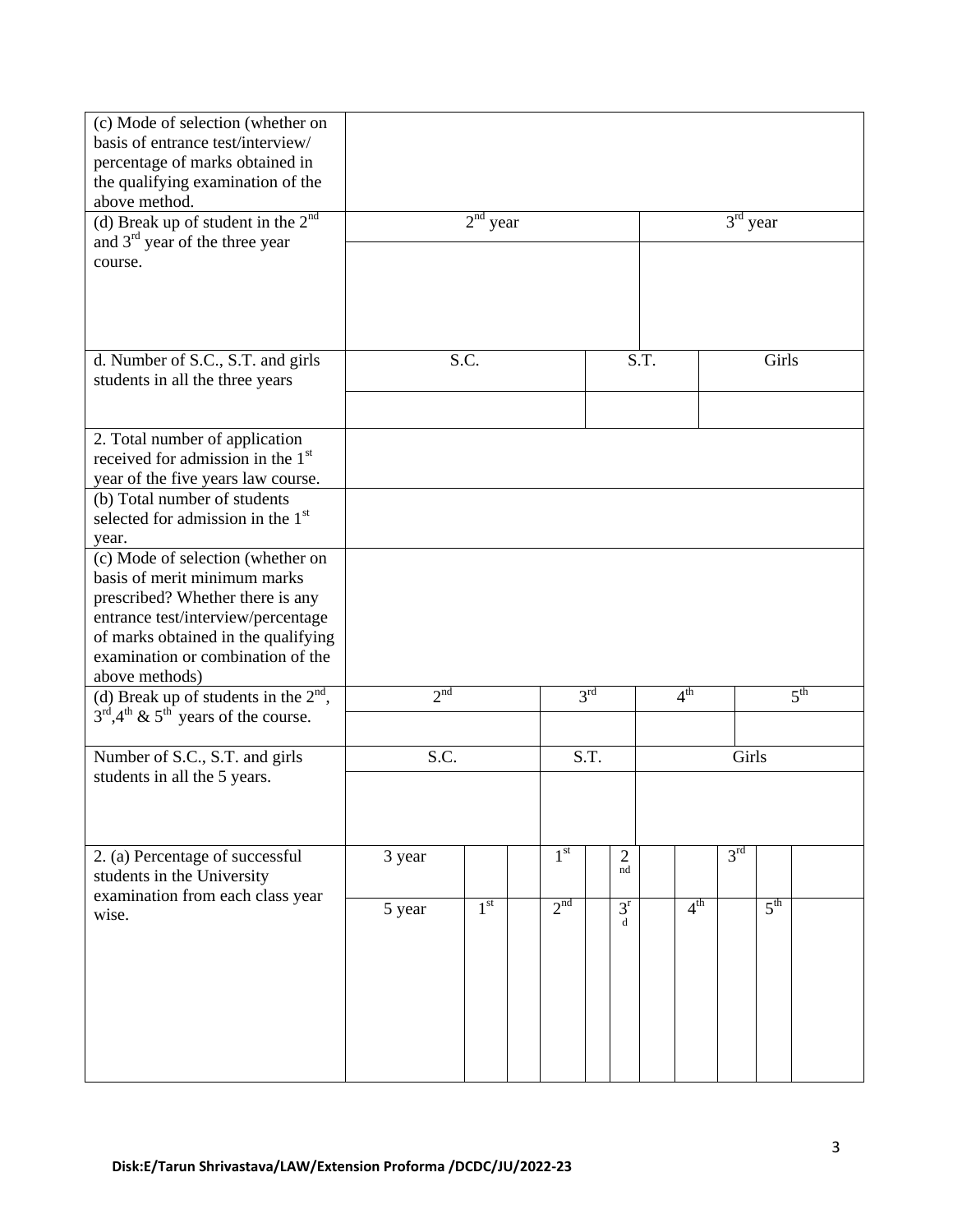| (b) Are the students generally from<br>the local colleges, or from other<br>areas of the state and from other<br>States of India or from abroad?<br>Give respective numbers of<br>students from each of the above<br>sources. |                                                                           |                                                                          |                                                                  |
|-------------------------------------------------------------------------------------------------------------------------------------------------------------------------------------------------------------------------------|---------------------------------------------------------------------------|--------------------------------------------------------------------------|------------------------------------------------------------------|
| VI. TEACHING STAFF                                                                                                                                                                                                            | <b>Bar Council Norms</b>                                                  | <b>Present</b><br><b>Staff</b><br>(To be<br>filled by<br>the<br>college) | <b>Shortfall</b><br>(To be filled by<br>inspection<br>committee) |
| (a) Total number of teachers<br>including the Principal, if any, (full<br>time) with their qualification,<br>experience, pay scales and the<br>present pay.                                                                   | Principal-01<br>Teachers=07<br>For 320 students<br>$(1:40 \text{ ratio})$ |                                                                          |                                                                  |
| 5 year Degree course<br>(one unit of 60 students)                                                                                                                                                                             | Principal $=01$<br>Teachers=14                                            |                                                                          |                                                                  |
| Note:- fill enclosed proforma<br>Annexure - I and Annexure -<br>II for teaching post.                                                                                                                                         |                                                                           |                                                                          |                                                                  |
| (b) Total number of teachers<br>including the Principal, if any,<br>(Part time) with their qualification,<br>teaching experience, standing at<br>the Bar. Pay scale if any and the<br>present pay.                            |                                                                           |                                                                          |                                                                  |
| [Enclosed Documents]                                                                                                                                                                                                          |                                                                           |                                                                          |                                                                  |
| 2. Present teacher – student ratio                                                                                                                                                                                            | 1:40                                                                      |                                                                          |                                                                  |
| 3. Whether any dearth or difficulty<br>experienced in recruiting qualified                                                                                                                                                    |                                                                           |                                                                          |                                                                  |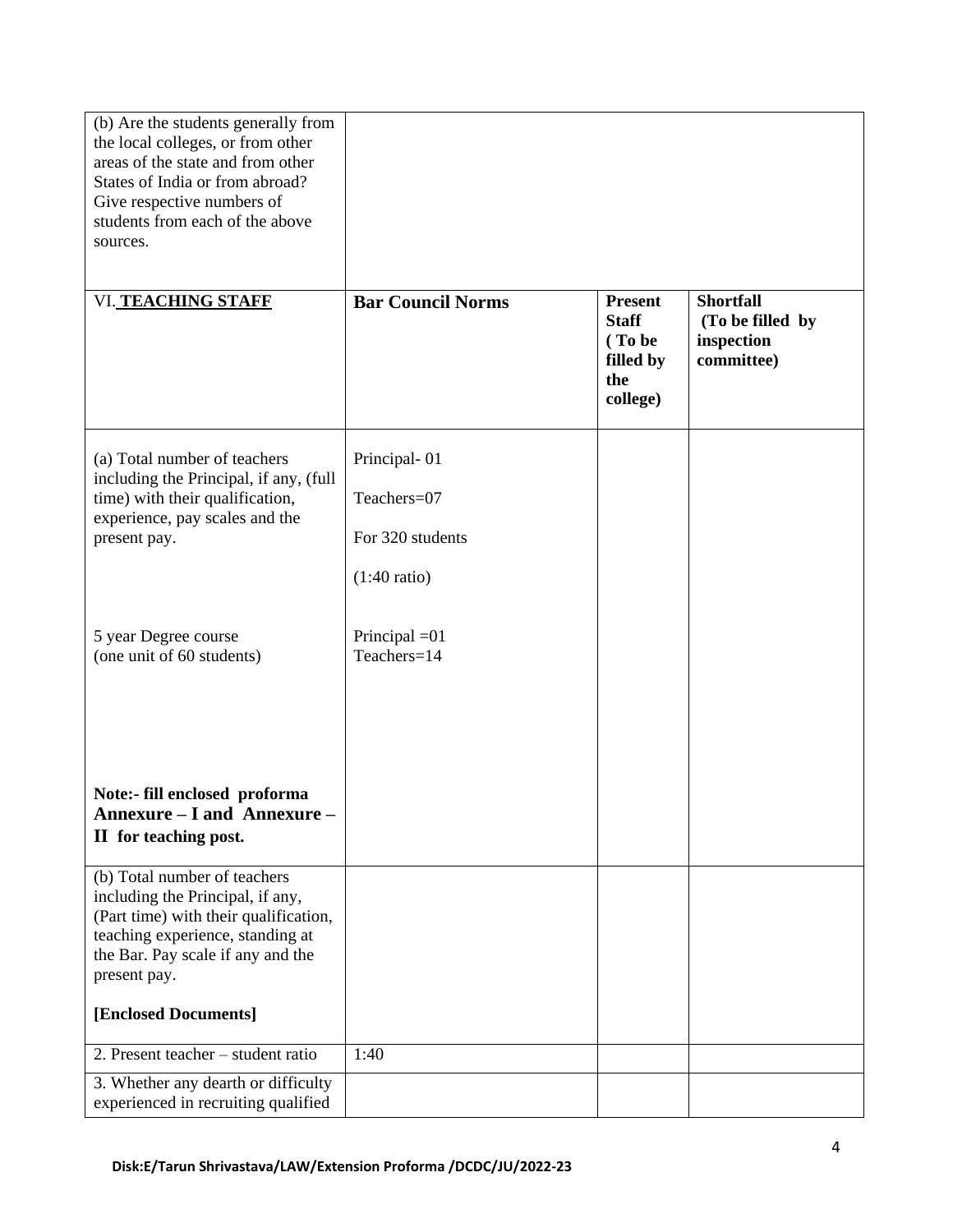| teachers. State the exact nature of                                   |                              |                  |                  |
|-----------------------------------------------------------------------|------------------------------|------------------|------------------|
| difficulties.<br>VII. LIBRARY                                         |                              |                  |                  |
|                                                                       |                              |                  |                  |
| 1 (a) Total number of books in the                                    |                              |                  |                  |
| library with a list of books,<br>classified subject wise.             |                              |                  |                  |
|                                                                       |                              |                  |                  |
| (b) Details of additions during the                                   |                              |                  |                  |
| year with a list of books, classified<br>subject wise.                |                              |                  |                  |
| (c) Details of law report                                             |                              |                  |                  |
| subscribed.                                                           |                              |                  |                  |
| (d) Details of law journals and                                       | 1. All India Peporter        |                  |                  |
| periodical subscribed.                                                |                              |                  |                  |
|                                                                       | 2. Supreme Court             |                  |                  |
|                                                                       | Cases<br>3. State High Court |                  |                  |
|                                                                       |                              |                  |                  |
|                                                                       | 4. Local Journals            |                  |                  |
|                                                                       | 5. Indian Bar                |                  |                  |
|                                                                       | Reviews                      |                  |                  |
|                                                                       |                              |                  |                  |
| (d) Total amount spent during the                                     | 1. 200000 (Initial)          |                  |                  |
| year for purchase of books with                                       |                              |                  |                  |
| Xerox copies of cash vouchers.                                        | 2. 50000 (First Year)        |                  |                  |
|                                                                       | 3.50000 (Second              |                  |                  |
|                                                                       | Year)                        |                  |                  |
|                                                                       | 4. 25000 (Thirdt             |                  |                  |
|                                                                       | Year)                        |                  |                  |
| (f) Reading hours and extent of                                       |                              |                  |                  |
| students attendance and use of<br>library facilities. Whether leading |                              |                  |                  |
| of books is allowed.                                                  |                              |                  |                  |
|                                                                       |                              |                  |                  |
| <b>VIII. Building</b>                                                 | <b>Bar Council Norms</b>     | <b>Present</b>   | <b>Shortfall</b> |
|                                                                       |                              | <b>Status</b>    | (To be filled by |
|                                                                       |                              | (To be           | inspection       |
|                                                                       |                              | filled by<br>the | committee)       |
|                                                                       |                              | college)         |                  |
| 1. Does college has its own                                           | Completed Building within 5  |                  |                  |
| building if yes attach Map showing<br>details.                        | years of commencement        |                  |                  |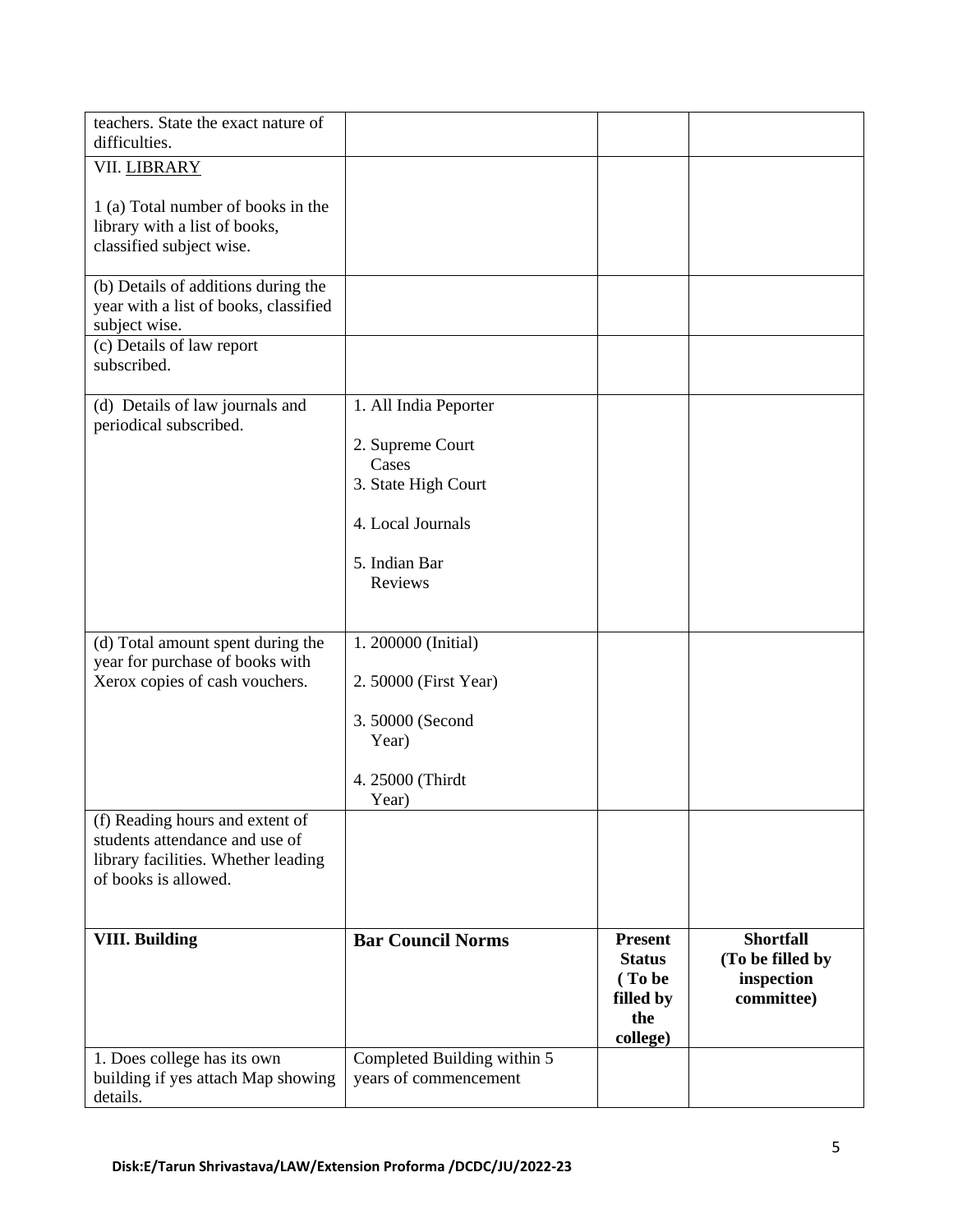| 2. No of classrooms and their size                                   | 03 for TDC                       |  |
|----------------------------------------------------------------------|----------------------------------|--|
| (for a unit of 60 students)                                          |                                  |  |
| Number will increase with increase                                   | 05 for FDC                       |  |
| in unit                                                              | Area of one class rooms $= 660$  |  |
|                                                                      | Sq.ft                            |  |
|                                                                      |                                  |  |
|                                                                      |                                  |  |
| 3. Library Hall and reading rooms                                    |                                  |  |
| size for staging books and reading<br>rooms facility                 | 1000 Sq. ft.                     |  |
|                                                                      | Reading Rooms facilities for 50% |  |
|                                                                      | students enrolled                |  |
| 4. Moot Court                                                        | 01                               |  |
|                                                                      | 1500 sq.ft.                      |  |
| 5. Principal's Room                                                  | 01                               |  |
|                                                                      | 500 sq.ft.                       |  |
| 6. Office                                                            | 01                               |  |
|                                                                      | 300 sq.ft.                       |  |
|                                                                      |                                  |  |
| 7. Staff Room                                                        | 01                               |  |
|                                                                      | (per faculty)                    |  |
| 8. Girls Common Room                                                 | 100 sq.ft.<br>01                 |  |
|                                                                      | (10 sq.ft. per student)          |  |
| 9. Boys Common Room                                                  | 01                               |  |
|                                                                      | $(10$ sq.ft. per student)        |  |
|                                                                      |                                  |  |
| 10. Boys Hostel                                                      |                                  |  |
| 11. Girls Hostel                                                     |                                  |  |
| 12. Principal Quarter                                                |                                  |  |
| 13. Staff Quarter                                                    |                                  |  |
| 14. Play Ground                                                      |                                  |  |
|                                                                      |                                  |  |
| VIII. PRACTICAL TRANING                                              |                                  |  |
| 1. (a) Details as to how the                                         |                                  |  |
| practical training is conducted.                                     |                                  |  |
|                                                                      |                                  |  |
| (b) Details of Court visits under                                    |                                  |  |
| took during the year and the nature                                  |                                  |  |
| of court (Send specimen of court<br>diary maintained by the student) |                                  |  |
|                                                                      |                                  |  |
|                                                                      |                                  |  |
| (c) Number of Moot Course held                                       |                                  |  |
| during the years.                                                    |                                  |  |
|                                                                      |                                  |  |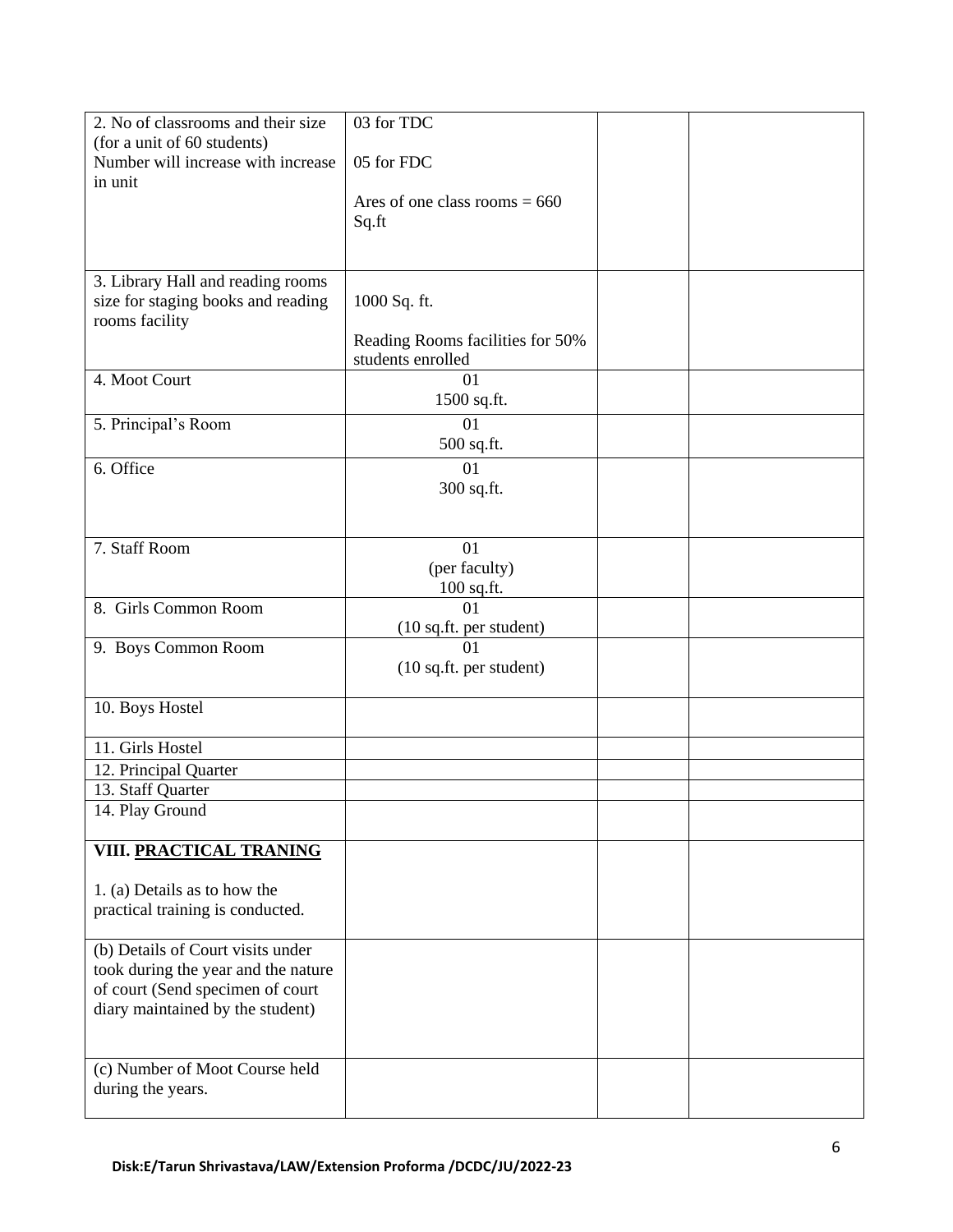| (d) Whether the prescribed<br>methods of training and allotment<br>of marks are strictly followed.<br>Whether any difficulty<br>experienced.     |        |                         |                 |            |                         |                 |            |
|--------------------------------------------------------------------------------------------------------------------------------------------------|--------|-------------------------|-----------------|------------|-------------------------|-----------------|------------|
| IX. EXAMINATION                                                                                                                                  |        |                         |                 |            |                         |                 |            |
| 1. (a) Dates of annual<br>examination/semester<br>examinations                                                                                   |        |                         |                 |            |                         |                 |            |
| (b) Number of students appeared in<br>the examination in the 1 <sup>sf</sup> , $2^{nd}$ & 3 <sup>rd</sup>                                        |        | $1st$ year              |                 | $2nd$ year |                         | $3rd$ year      |            |
| year of the three year course and<br>$1^{\text{st}}$ , $2^{\text{nd}}$ , $3^{\text{rd}}$ , $4^{\text{th}}$ , $\&$ $5^{\text{th}}$ years of the 5 | 3 year | $1st$ year              | 2 <sup>nd</sup> |            | 3 <sup>rd</sup>         | 4 <sup>th</sup> | $5th$ year |
| year law course                                                                                                                                  | 5 year |                         | year            |            | year                    | year            |            |
|                                                                                                                                                  |        |                         |                 |            |                         |                 |            |
|                                                                                                                                                  | 3 year | $1st$ year              |                 | $2nd$ year |                         |                 | $3rd$ year |
| (c) Percentage of success year<br>wise.                                                                                                          | 5 year | 1 <sup>st</sup><br>year | $2nd$ year      |            | 3 <sup>rd</sup><br>year | $4th$ year      | $5th$ year |
| (d) Number of student promoted to the next year.                                                                                                 |        |                         |                 |            |                         |                 |            |
|                                                                                                                                                  |        |                         |                 |            |                         |                 |            |
| (e) Whether promoted with any arrears of subjects to<br>be cleared.                                                                              |        |                         |                 |            |                         |                 |            |
| X. FEE & OTHER INCOME OF THE COLLEGE                                                                                                             |        |                         |                 |            |                         |                 |            |
| 1. (a) Details of the fee structure of the college,<br>admission fee rate, month/annual fee and examination<br>fee rate to be stated.            |        |                         |                 |            |                         |                 |            |
| (b) Total amount of fee collected during the year and<br>other income of the college.                                                            |        |                         |                 |            |                         |                 |            |
| (c) Details of amounts spent on the following for                                                                                                |        |                         |                 |            |                         |                 |            |
| further development during the year:                                                                                                             |        |                         |                 |            |                         |                 |            |
| (i) Library                                                                                                                                      |        |                         |                 |            |                         |                 |            |
| (ii) Building of the college                                                                                                                     |        |                         |                 |            |                         |                 |            |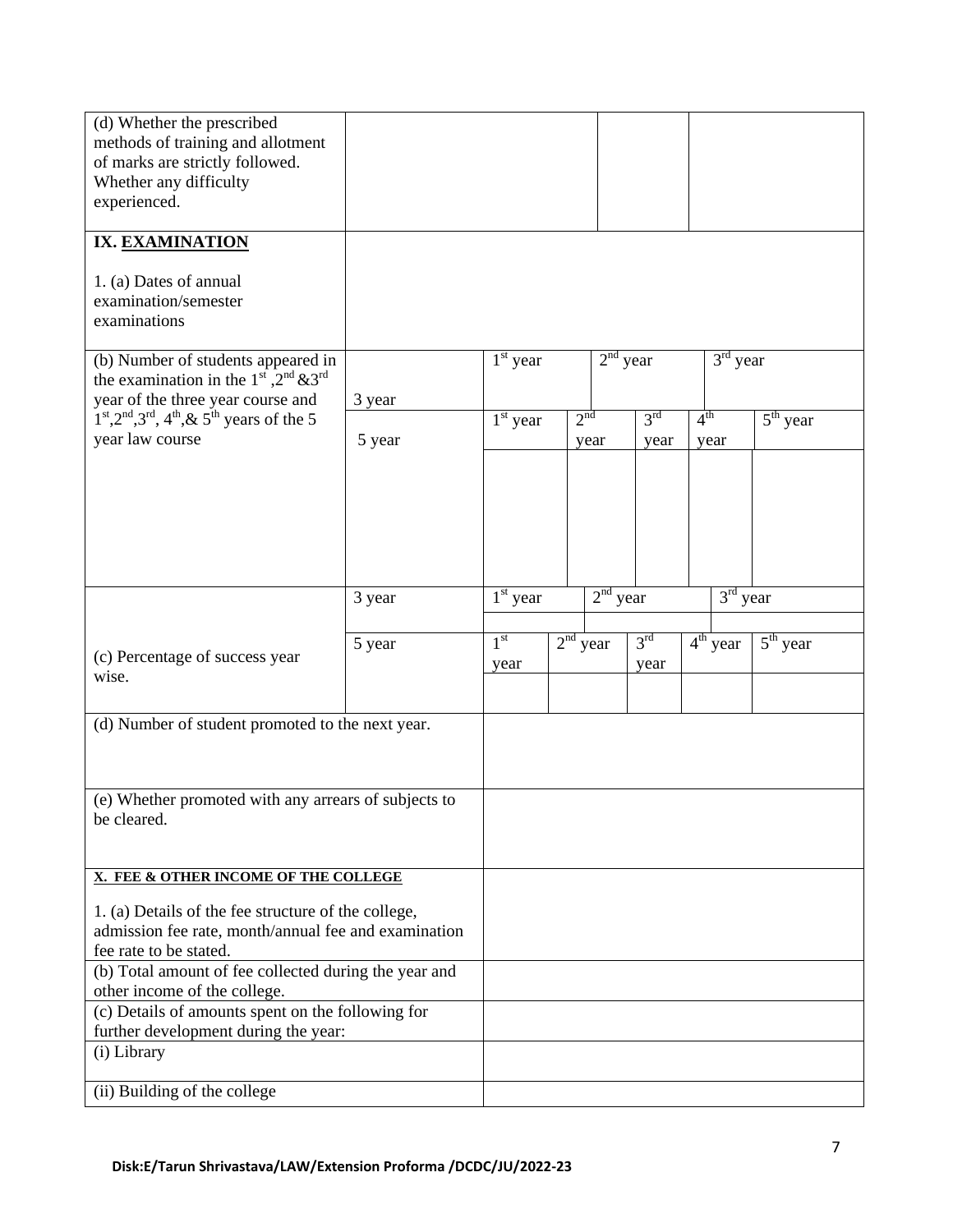| (iii) Furniture of the college                                                                          |  |
|---------------------------------------------------------------------------------------------------------|--|
| (iv) For the welfare of the students and teachers of the<br>college.                                    |  |
| XI. OTHER INFORMATION                                                                                   |  |
| 1.(a) Enclose a copy of the prospectus for the current<br>year (Both three as well as five year course) |  |
| (b) Medium of instructions in the college.                                                              |  |
| (c) Working hours and shifts, if any. Copies of class<br>routines to be enclosed.                       |  |
| XII. NON TEACHING STAFF                                                                                 |  |
| (a) Total number of non-teaching staff in the<br>1.<br>college including last grade employees.          |  |
| (b) Pay scale and other facilities provided to them                                                     |  |
| XIII. RECENT TRENDS IN THE COLLEGES<br><b>REGARDS</b>                                                   |  |
| 1. (a) Enrolment year wise                                                                              |  |
| (b) Income and expenditure                                                                              |  |
| (c) Sources if income, Government and private                                                           |  |
| (d) Does the college, charge capitations fees, if so,<br>when and at what rate and what is the trend?   |  |
| XIV. STUDENT DISCIPLINE                                                                                 |  |
| State the nature of discipline maintained by students of<br>the college giving details.                 |  |
| XV. COMPETITION IN ATTRACTING STUDENTS                                                                  |  |
| Do you experience any unfair competition from any                                                       |  |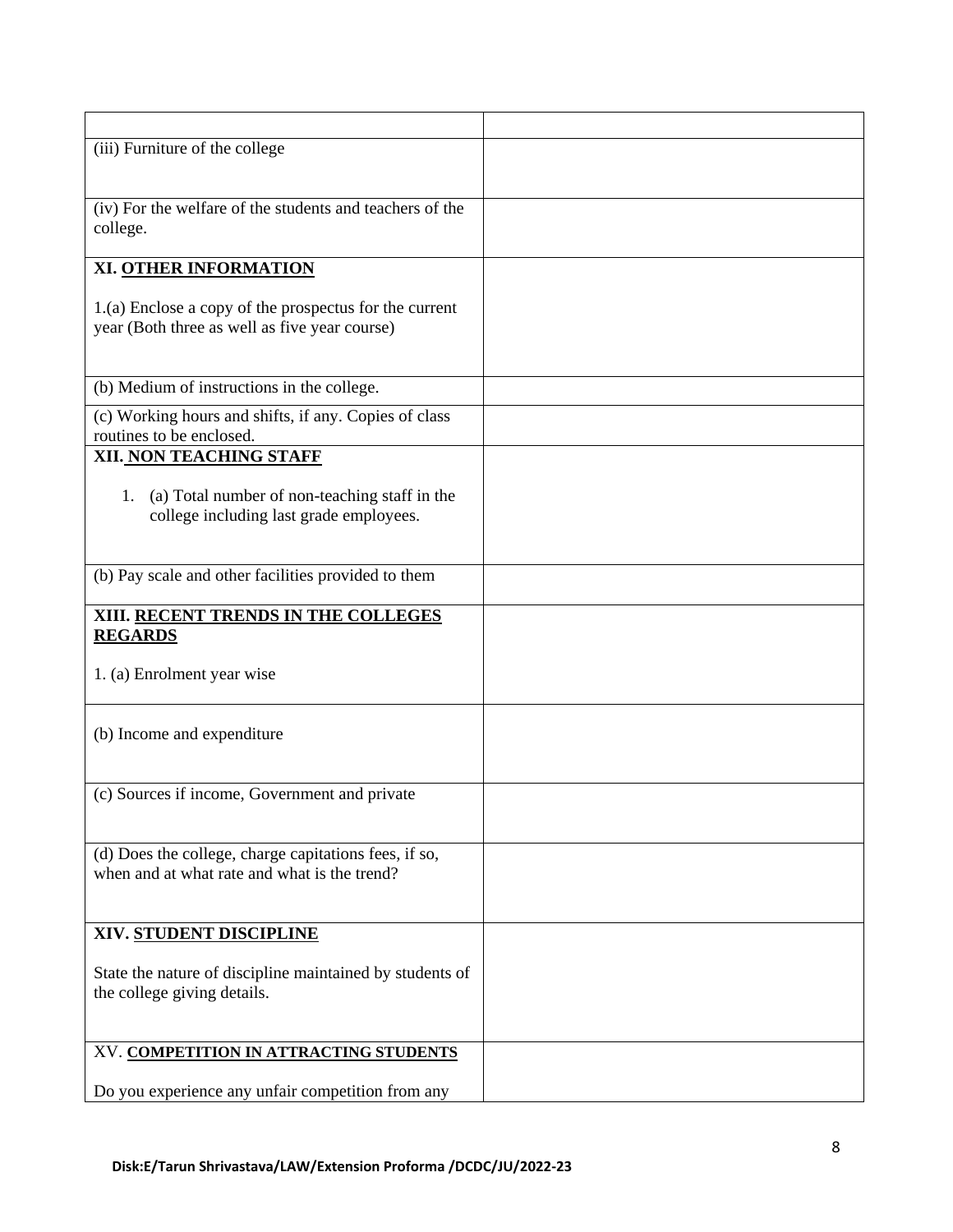|        | other law college or department of University in the<br>matter of inflow of student? If so, state the nature and<br>source of such competition and suggest remedies.                                                                                                      |                                                          |  |  |  |  |  |
|--------|---------------------------------------------------------------------------------------------------------------------------------------------------------------------------------------------------------------------------------------------------------------------------|----------------------------------------------------------|--|--|--|--|--|
|        |                                                                                                                                                                                                                                                                           |                                                          |  |  |  |  |  |
|        | <b>XVI. DECLARATION</b>                                                                                                                                                                                                                                                   |                                                          |  |  |  |  |  |
|        | The statements in this from are truly and responsibly made with awareness that any<br>statement found untrue, suppressions very or suggestion false will render the approval of<br>affiliation to the department/college liable to be cancelled by the jiwaji University. |                                                          |  |  |  |  |  |
| Date:  |                                                                                                                                                                                                                                                                           | (Signature)                                              |  |  |  |  |  |
| Place: | (college seal)                                                                                                                                                                                                                                                            | Head of the Department of law/<br>Principal, Law College |  |  |  |  |  |

**Note:- Incomplete proforma are liable to be rejected. Recommendation of the Inspection Committee:**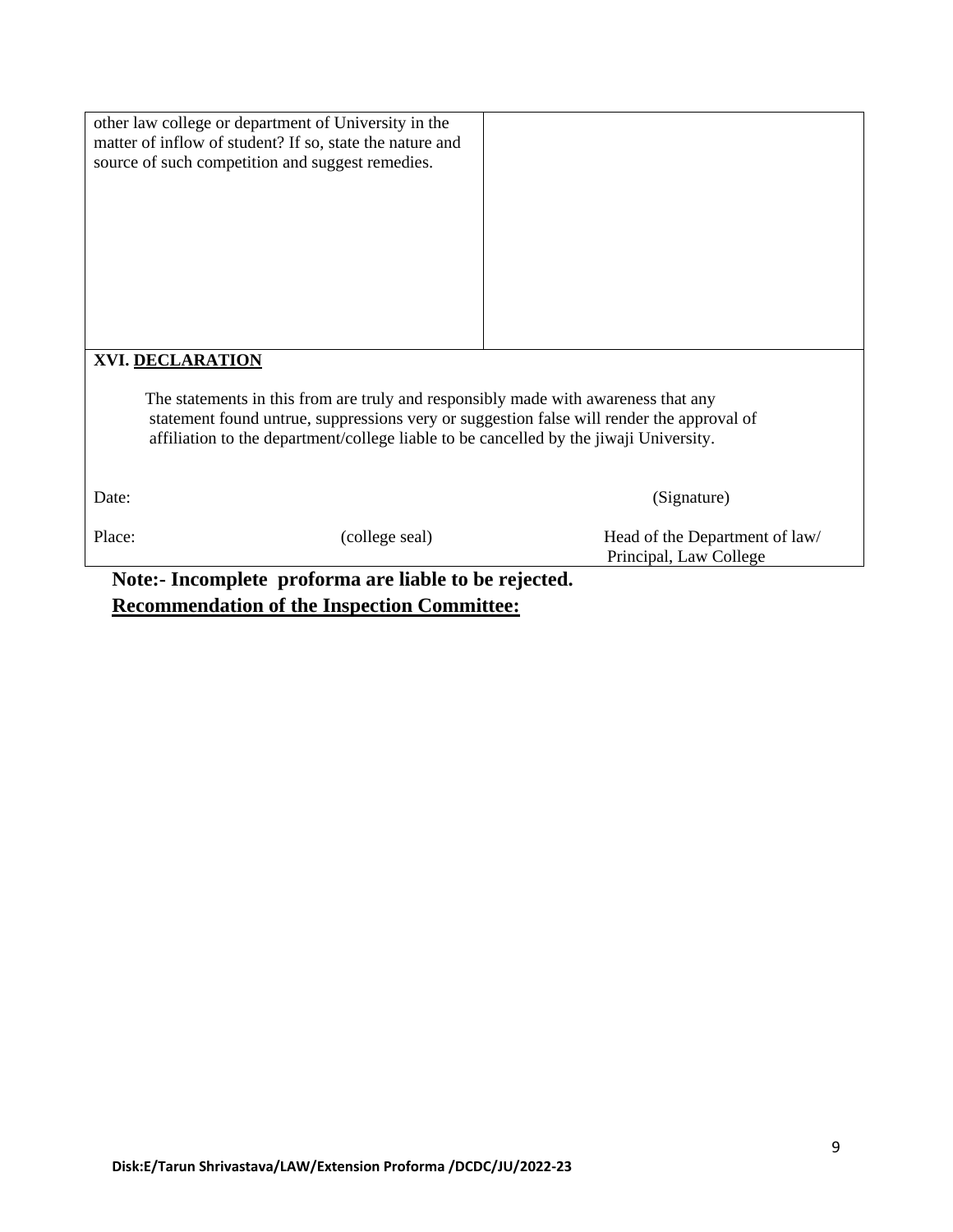**Annexure - 1**

#### महाविद्यालय का नाम..............................

## परिनियम 28/17 के अन्तर्गत कार्यरत शिक्षक

### (सत्र 2022-23) हेतु

| स.<br>क. | शिक्षक<br>का | पद<br>का | जन्म<br>दिनांक | बैंक<br>खाता | कक्षा<br>12 | स्नातक<br>50% | स्नातकोत्तर<br>55% | नेट | पी.<br>एचडी | अनुभव | फोटो<br>रंगीन | हस्ताक्षर |
|----------|--------------|----------|----------------|--------------|-------------|---------------|--------------------|-----|-------------|-------|---------------|-----------|
|          | नाम          | नाम      |                | कुमांक       | 50          |               |                    |     |             |       |               |           |
|          |              |          |                |              | $\%$        |               |                    |     |             |       |               |           |
|          |              |          |                |              |             |               |                    |     |             |       |               |           |
|          |              |          |                |              |             |               |                    |     |             |       |               |           |
|          |              |          |                |              |             |               |                    |     |             |       |               |           |
|          |              |          |                |              |             |               |                    |     |             |       |               |           |
|          |              |          |                |              |             |               |                    |     |             |       |               |           |
|          |              |          |                |              |             |               |                    |     |             |       |               |           |
|          |              |          |                |              |             |               |                    |     |             |       |               |           |

नोटः– तालिका के साथ 28/17 की चयन समिति की अनुशंसा (एन.सी.टी.ई./यू.जी. सी. नियमानुसार) संलग्न करे उक्त जानकारी पूर्ण न होने की दशा में होने वाली असुविधा के लिये महाविद्यालय स्वयं जिम्मेदार होगें।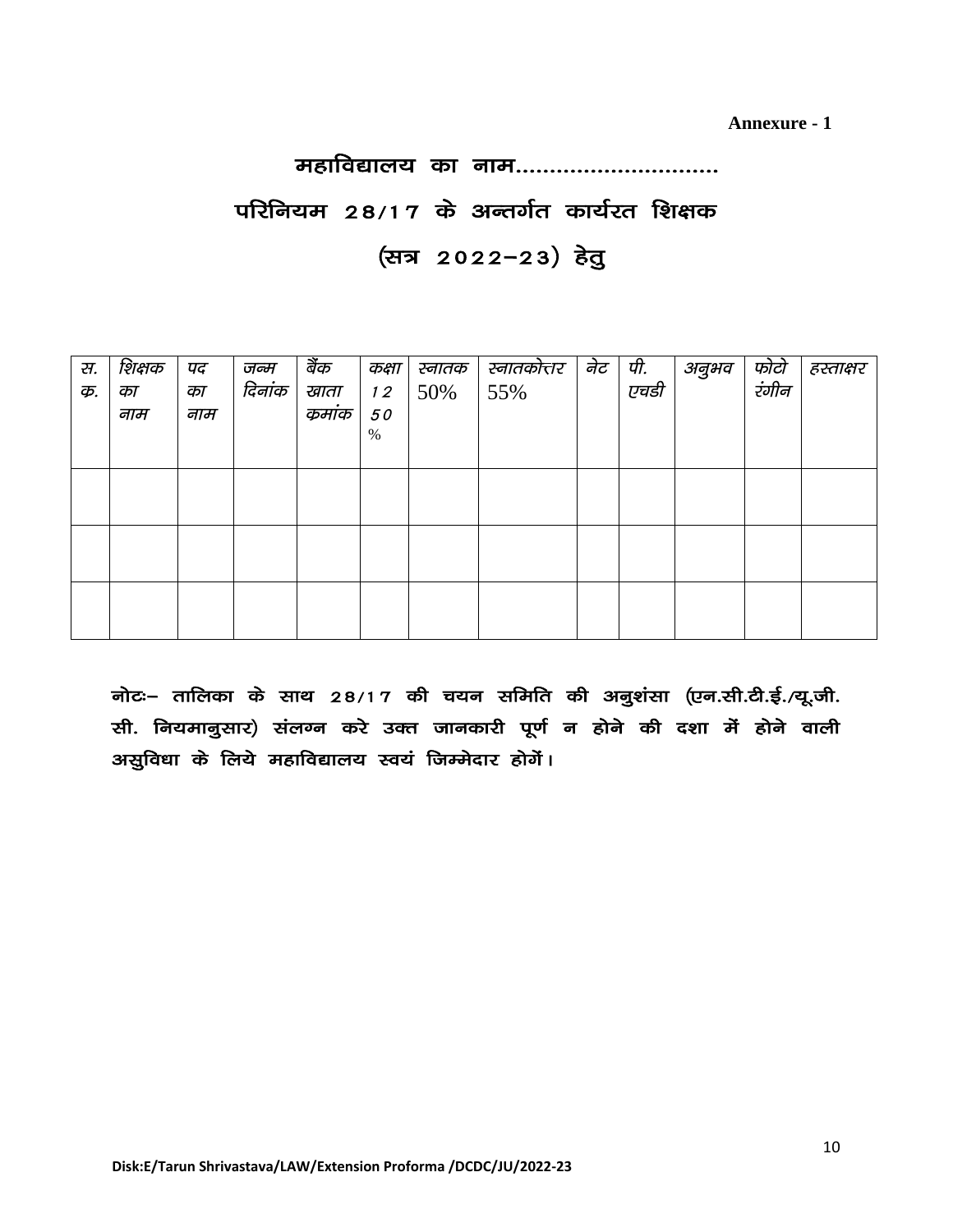**Annexure - 2**

#### महाविद्यालय का नाम...............................

#### महाविद्यालय प्रबंधन समिति द्वारा कार्यरत शिक्षक

#### (सत्र 2022-23) हेतु

| स.<br>क. | शिक्षक<br>का<br>नाम | पद<br>का<br>नाम | जन्म<br>दिनांक | बैंक<br>खाता<br>कुमांक | कक्षा<br>12<br>50<br>% | स्नातक<br>50% | स्नातकोत्तर<br>55% | नेट | पी.<br>एचडी | अनुभव | फोटो<br>रंगीन | हस्ताक्षर |
|----------|---------------------|-----------------|----------------|------------------------|------------------------|---------------|--------------------|-----|-------------|-------|---------------|-----------|
|          |                     |                 |                |                        |                        |               |                    |     |             |       |               |           |
|          |                     |                 |                |                        |                        |               |                    |     |             |       |               |           |
|          |                     |                 |                |                        |                        |               |                    |     |             |       |               |           |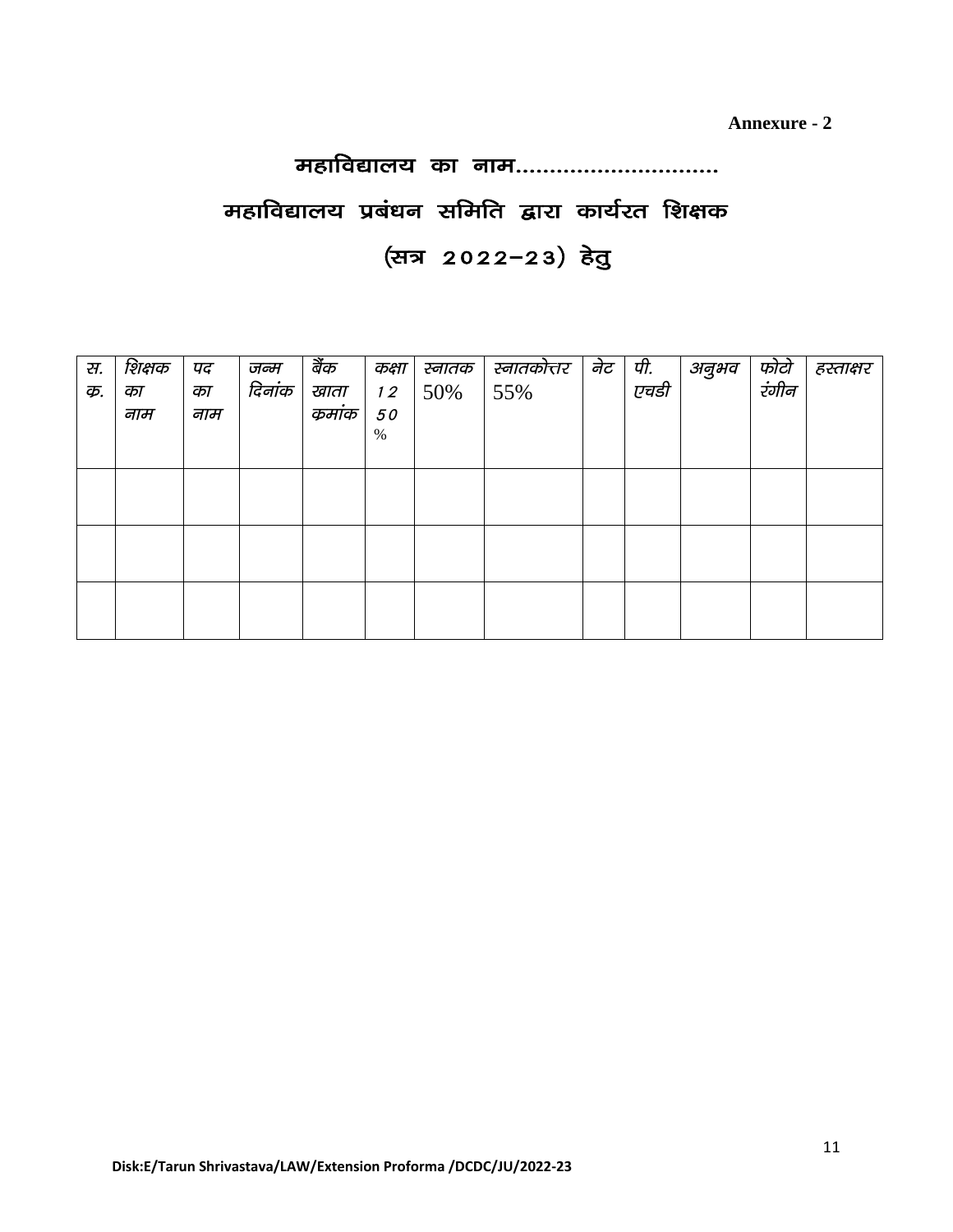## जीवाजी विश्वविद्यालय, ग्वालियर



#### वार्षिक प्रतिवेदन का प्रारूप

(1 जुलाई 2019 से 30 जून 2020 तक)

| महाविद्यालय का स्तर :–                           | स्नातक :–          | स्नातकोत्तरः– |
|--------------------------------------------------|--------------------|---------------|
| महाविद्यालय का प्रकारः–                          | शासकीयः– अशासकीयः– |               |
|                                                  |                    |               |
|                                                  |                    |               |
|                                                  |                    |               |
|                                                  |                    |               |
| नाम, पदनाम, टेलीफोन न0/मोबाईल न0 सम्पर्क व्यक्ति |                    |               |
|                                                  |                    |               |
|                                                  |                    |               |
|                                                  |                    |               |
|                                                  |                    |               |

नोटः– यदि संबंधित महाविद्यालय द्वारा निर्धारित समयावधि में प्रतिवेदन संबंधी जानकारी उपलब्ध नहीं कराई जाती है तो शासन को अवगत कराया जावेगा तथा उन महाविद्यालय की सम्बद्धता समाप्त करने की कार्यवाही की जावेगी।